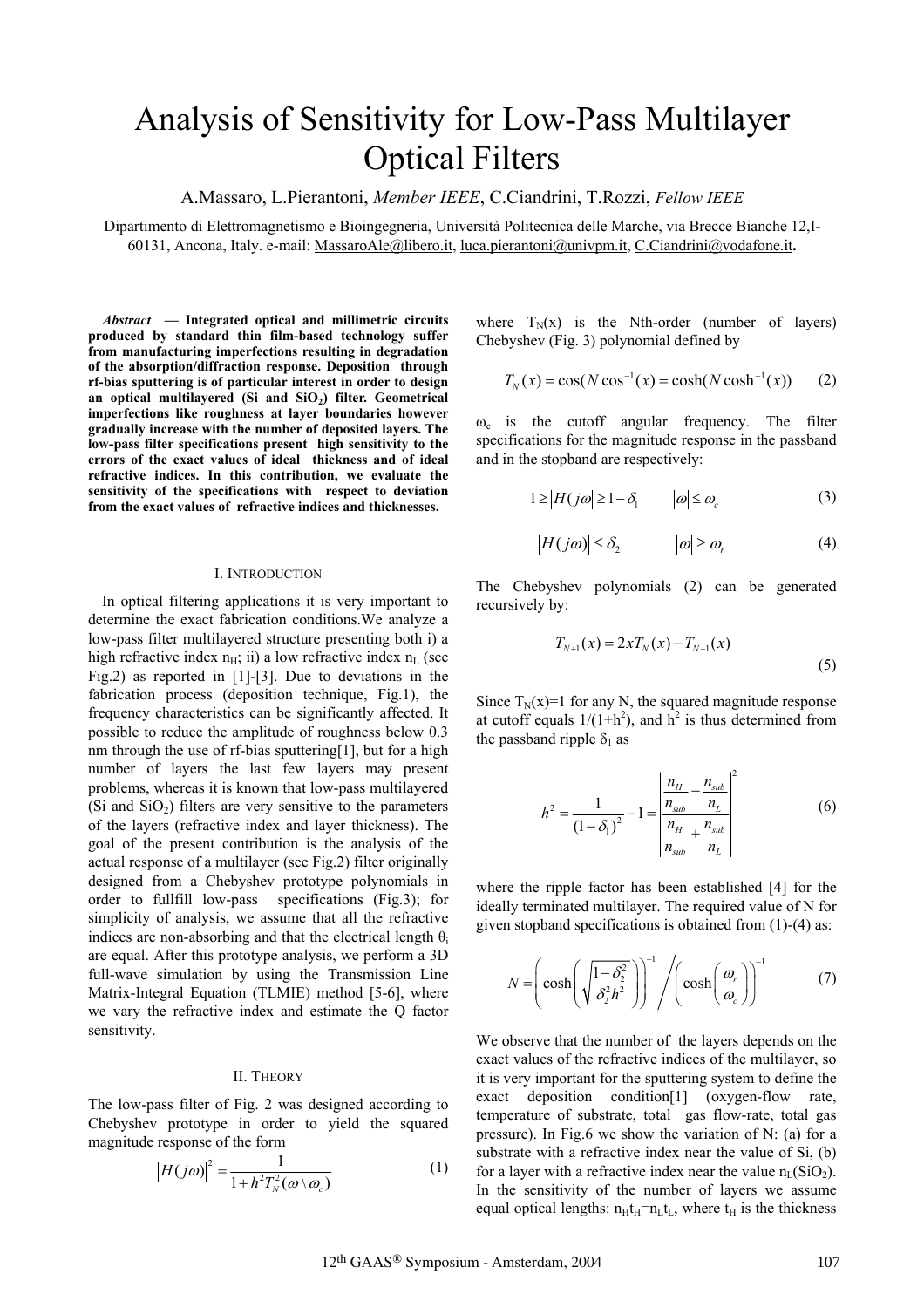of the layer with a high refractive index, and  $t<sub>L</sub>$  the thickness of the layer with a low refractive index. In Fig.5 we report the variation of the order N with  $t_L$  by varying the thickness of  $t_H$  of 1nm and 0.4 nm, in accordance with the roughness of the rf-sputtering technique. By fixing  $t_L$  more layers are necessary in order to satisfy the same specifications, in the case of variation of the thickness  $t_H$ . Hence, , it is now possible first i) to evaluate the number of layers N, for a given specification, and then ii) the exact number N considering the roughness error. In Fig.7 we report the shift of the Chebyshev poles for a variation of  $t_H$  of 1 nm; it is seen that when the thickness  $t_H$  increases up to 226 nm, the minimum number of layers that can satisfy the specifications increases from N=7 to N=8.

It is also possible to analyze the effect of the sensitivity by utilizing the ray model[5]: For a multilayer of homogeneous layers of alternately low and high refractive indices  $n_3$  and  $n_2$  and of thickness  $h_3$  and  $h_2$ , placed between two homogeneous media of refractive indices  $n_0$  and  $n_{sub}$ , if we assume  $\mu=1$  and set (TE analysis)

$$
\beta_2 = \frac{2\pi}{\lambda} n_H d_H \cos \theta_H \cdot \beta_3 = \frac{2\pi}{\lambda} n_L d_L \cos \theta_L \cdot p_H = n_H \cos \theta_H
$$
  

$$
\beta_L = n_L \cos \theta_L, \quad p_{sub,o} = \sqrt{\varepsilon_{sub,o} / \mu} \cdot \cos \theta_{sub,o}
$$
 (8)

where  $\theta$  is the ray-angle in the dielectric layers. The characteristic matrix of one period  $(t=d_h+d_l)$  is

$$
M_2(t) = \begin{bmatrix} \cos \beta_2 \cos \beta_3 - \frac{p_L}{p_H} \sin \beta_2 \sin \beta_3 & -\frac{i}{p_L} \cos \beta_2 \sin \beta_3 - \frac{i}{p_H} \sin \beta_2 \cos \beta_3 \\ -ip_H \sin \beta_2 \cos \beta_3 - ip_L \cos \beta_2 \sin \beta_3 & \cos \beta_2 \cos \beta_3 - \frac{p_H}{p_L} \sin \beta_2 \sin \beta_3 \end{bmatrix}
$$
(9)

For 2N films we have

$$
M_{2N}(Nt) = \begin{bmatrix} M_{11} & M_{12} \\ M_{21} & M_{22} \end{bmatrix}
$$
 (10)

where

*M t*

$$
M_{11} = \left(\cos \beta_2 \cos \beta_3 - \frac{p_L}{p_H} \sin \beta_2 \sin \beta_3\right) u_{N-1}(a) - u_{N-2}(a)
$$
  

$$
M_{12} = -i \left(\frac{1}{n} \cos \beta_2 \cos \beta_3 + \frac{1}{n} \sin \beta_2 \cos \beta_3\right) u_{N-1}(a)
$$

$$
M_{12} = -i \left( \frac{1}{p_L} \cos \beta_2 \cos \beta_3 + \frac{1}{p_H} \sin \beta_2 \cos \beta_3 \right) u_{N-1}(a)
$$
  

$$
M_{21} = -i \left( p_H \sin \beta_2 \cos \beta_3 + p_L \cos \beta_2 \sin \beta_3 \right) u_{N-1}(a)
$$

$$
M_{22} = \left(\cos \beta_2 \cos \beta_3 - \frac{p_H}{p_L} \sin \beta_2 \sin \beta_3\right) u_{N-1}(a) - u_{N-2}(a)
$$

$$
a = \cos \beta_2 \cos \beta_3 - \frac{1}{2} \left( \frac{p_H}{p_L} + \frac{p_L}{p_H} \right) \sin \beta_2 \sin \beta_3 \tag{11}
$$

where  $U_N(x)$  are the Chebyshev Polynomials of the second kind. We observe that for the general case the reflectivity and the transmissivity are given by  $[5]$ 

$$
\mathfrak{R} = \left| r \right|^2 = \left| \frac{(M_{11} + M_{12} p_{\text{sub}}) p_o - (M_{21} + M_{22} p_{\text{sub}})}{(M_{11} + M_{12} p_{\text{sub}}) p_o + (M_{21} + M_{22} p_{\text{sub}})} \right|^2 \tag{12}
$$

$$
\mathfrak{S} = \frac{P_{sub}}{P_o} \left| \frac{2p_o}{(M_{11} + M_{12}P_{sub})P_o + (M_{21} + M_{22}P_{sub})} \right|^2 \tag{13}
$$

In Fig.8,9,10 is shown the sensitivity of the reflectivity for different values of refractive indices and thicknesses (normal incidence,  $n_0=n_{sub}=1$ ).

#### III. TLMIE RESULTS

In the TLMIE method the physical *structure* is enclosed in a imaginary (rectangular) "box", whose sides are the boundaries for the TLM-region (inside) and for the homogeneous regions (free-space/bulk region), [7]. This naturally leads to define the cavity-domain for the calculation of the Q-factor as the aforementioned "box". We have:

$$
Q = \frac{\omega_0 U}{W_L} \tag{14}
$$

where  $\omega_0$  is the work angular frequency, U is the energy stored in the multilayered structure integrated on a period, and  $W<sub>L</sub>$  is the dissipated power given by Poynting vector  $P_v(x,y,z;t)=E_zH_x-E_xH_z$ .

We observe that the Poynting vector is taken by starting from a reference plane (Fig.4), and in this case, in order to evaluate the Q factor for each frequency, we use a sinusoidal excitations of angular frequency  $\omega_0$ . The stored energy is evaluated by integrating the density  $(E<sup>2</sup><sub>x</sub>+E<sup>2</sup><sub>z</sub>)$  in the period of excitation and by using the Boundary Oriented Field-Mapping (BOFM) [6] approach. In Fig.11 we report the variation of Q factor and power losses in the case of a seven  $(S_i \text{ and } S_iO_2)$ layer low-pass filter; it is clear that in the transition band (middle region) the Q factor shows high sensitivity with respect to the refractive index (as shown in Fig.6).

### IV. CONCLUSION

In this contribution we deal with a real problems widely present in the realization of thin film layer optical filters: i) the effect of roughness at layer boundaries, ii) deviations from the exact values of the refractive indices and thickness, showing how these affect the realization of optical (Si and  $SiO<sub>2</sub>$ ) filters. By using the accurate fullwave TLMIE method we investigate the behaviour Q factor as a function of optical parameters.



.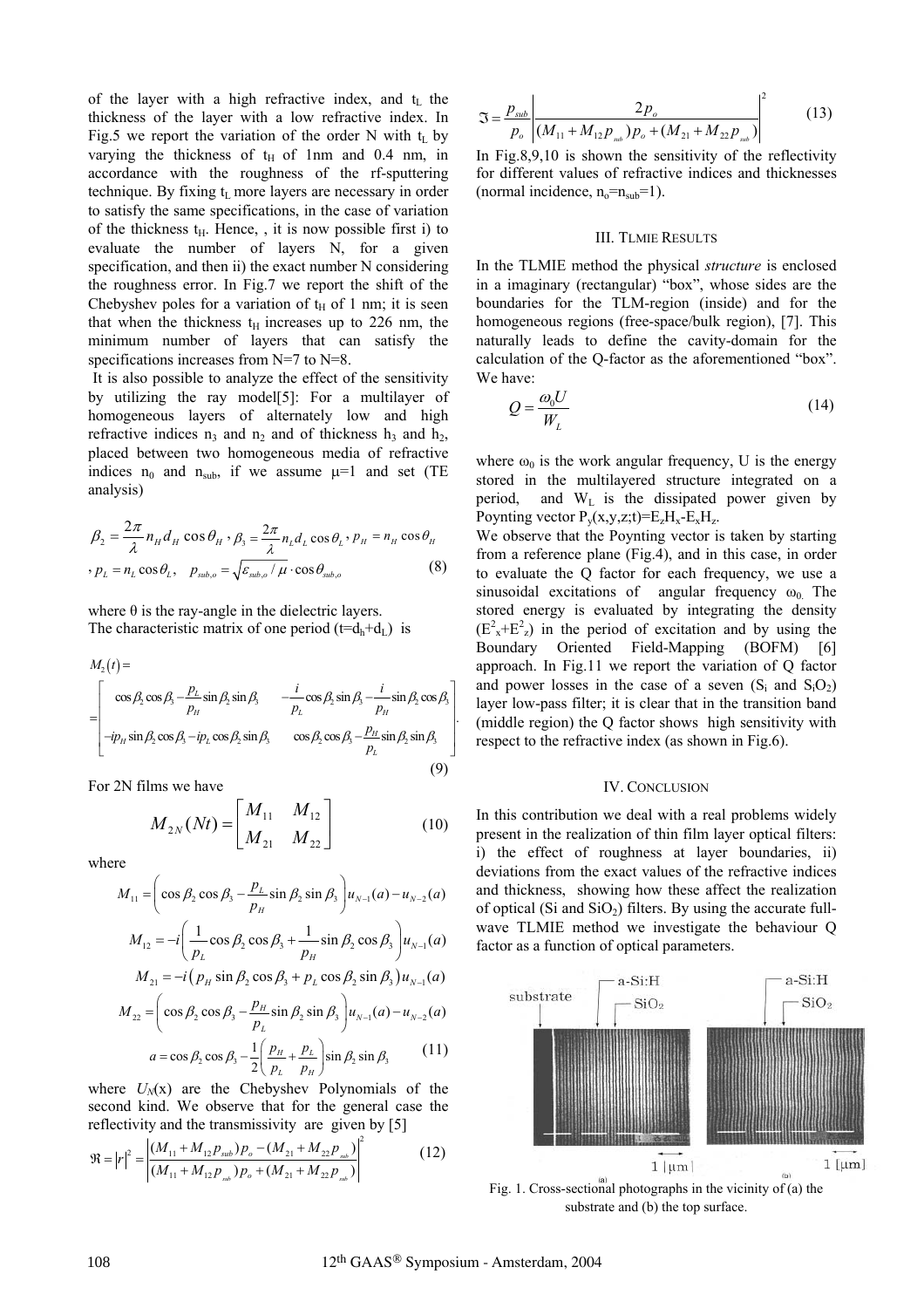

Fig. 2. Schematic representation of a low-pass multilayer filter with roughness of amplitude  $\Delta$  and n0=1(air).



Fig.3. Classical low-pass filter specifications for the magnitude response and Type-I Chebyshev magnitude response of order N.



Fig.4. TLMIE simulated optical low pass filter.



Fig.5. Variation of number of layers with the thickness  $t_L$  for  $\lambda_c$ =1.55 µm,  $\lambda_r$ =0.09 µm,  $n_{sub}$ =3.3,  $n_L$  =1.45,  $\delta_2$ =0.15 (N1 for  $t_h$ =240 nm, N2 for  $t_h$ =230 nm, and N3 for  $t_h$ =239.6 nm).



Fig.6. Variation of number of layers N1=N with nsub (a) using  $\lambda_c$ =1.55 µm,  $\lambda$ r=0.08 µm, n<sub>H</sub>=3.24, n<sub>L</sub>=1.45,  $\delta$ 2=0.20, with n<sub>L</sub> (b) using  $\lambda_c$ =1.55 µm,  $\lambda$ r=0.009 µm, n<sub>H</sub>=3.45, nsub =1.45,  $\delta$ 2  $=0.15$ 



Fig.7: Variation of position of Chebyshev poles for a multilayer of 7 layers (sufficient to satisfy the specifications). A is the vector of poles for thickness t<sub>L</sub>=100nm, t<sub>h</sub>=225nm  $\lambda$ <sub>C</sub>=1.565  $\mu$ m,  $\lambda$ <sub>r</sub>=0.09  $\mu$ m,  $n_{sub}$ =3,  $n_{H}$ =3.24,  $n_{L}$ =1.44,  $\delta$ <sub>2</sub>=0.15,  $\delta$ <sub>1</sub>=0.047; B is the pole vector related to a variation of  $t_H$  of  $1nm(t_H=226$ nm).